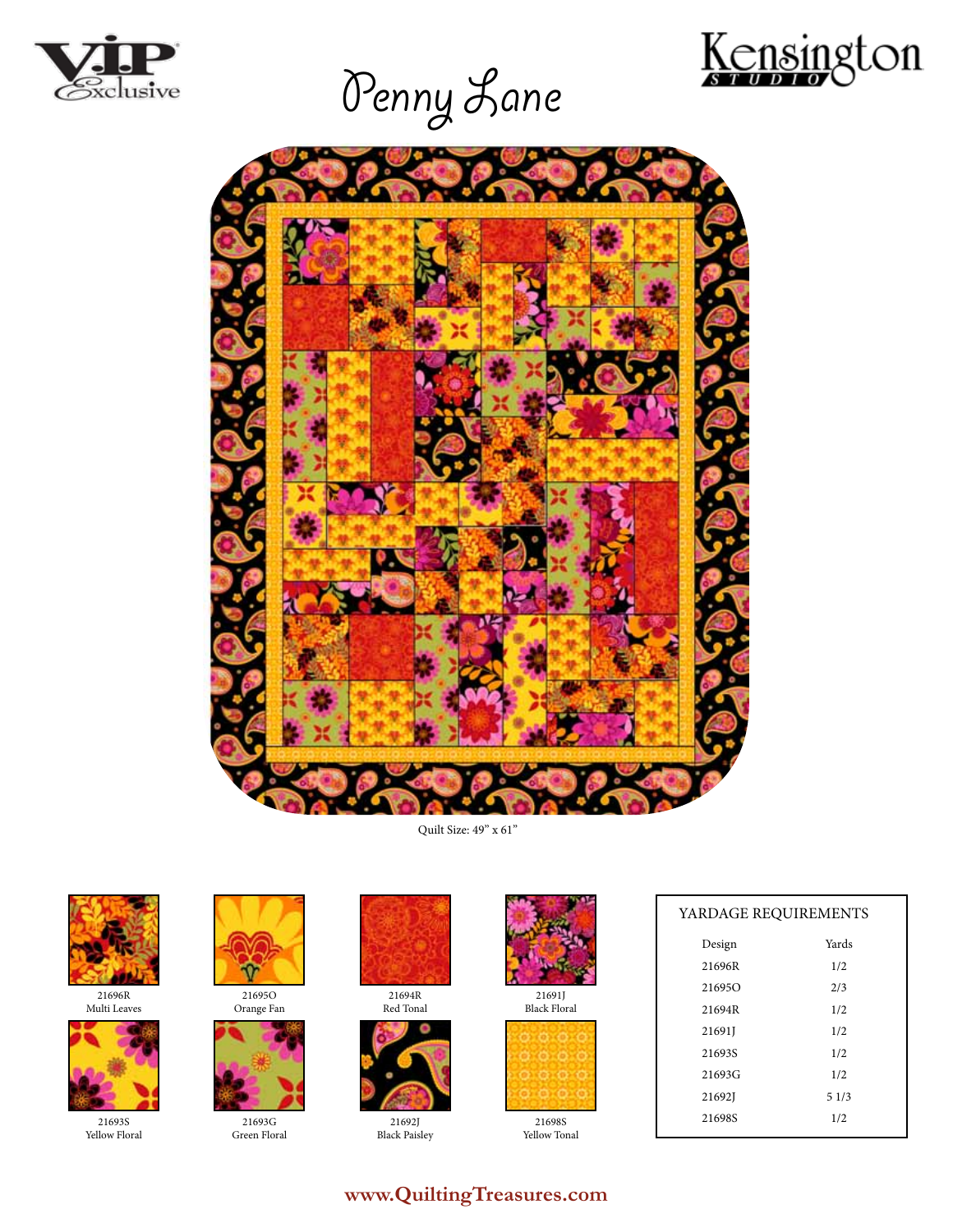



Designed By: Vicki Niro Beginner Skill Level Finished Block: 12" x 12"

## **CUTTING AND FABRIC PREPARATION:**

WOF = width of fabric

# **21696R -Multi Leaves**

Cut (1) 8½" x WOF. Subcut (3) 8½" x 3½". Trim strip to 6½" wide, Subcut (3) 6½" x 6½", (1) 6½" x 4½" Cut (1)  $4\frac{1}{2}$ " x WOF. Subcut (6)  $4\frac{1}{2}$ " x  $4\frac{1}{2}$ ", (1)  $4\frac{1}{2}$ " x  $12\frac{1}{2}$ "

# **21695O - Orange Fan**

Cut (1) 8½" x WOF, Subcut (3) 8½" x 3½". Trim strip to 6½" wide, Subcut (2) 6½" x 6½" Cut (2) 4½" x WOF. Subcut (2) 4½" x 12½", (4) 4½" x 4½", (2) 4½" x 6½"

## **21694R -Red Tonal**

Cut (1)  $6\frac{1}{2}$ " x WOF. Subcut (2)  $6\frac{1}{2}$ " x  $6\frac{1}{2}$ ". Trim strip to 3  $\frac{1}{2}$ " wide, Subcut (1) 3½" x 8½" Cut (1) 4½" x WOF, Subcut (2) 4½" x 12½", (1) 4½" x 4½", (1) 4½" x 6½"

## **21691J -Black Floral**

Cut (1) 4½" x WOF. Subcut (3) 4½" x 12½" Cut (1) 8½" x WOF, Subcut (6) 8½" x 3½". Trim strip to 6½" wide, Cut (2) 6½" x 6½", (1)  $6\frac{1}{2}$ " x  $4\frac{1}{2}$ " From fabric scraps, Cut (2) 4½" x 4½"

## **21693S -Yellow Floral**

Cut (1)  $4\frac{1}{2}$ " x WOF. Subcut (2)  $4\frac{1}{2}$ " x  $6\frac{1}{2}$ ", (3)  $4\frac{1}{2}$ " x  $4\frac{1}{2}$ ", (1)  $4\frac{1}{2}$ " x 12½" Cut (1) 6½" x WOF. Subcut (1) 6½" x 6½". Trim strip to 3½" wide, Subcut (1) 3½" x 8½"

#### **21693G -Green Floral**

Cut (1) 6½" x WOF. Subcut (2) 6½" x 6½", (1) 6½" x 4½". Trim strip to 4½" wide. Subcut (2) 4½" x 4½", Cut (1) 4½" x WOF, Subcut (3) 4½" x 12½" From fabric scraps, Cut (1) 3½" x 8½"

#### **21698S -Yellow Tonal**

Cut (6) 2" x WOF. Miter short ends together, trim and press seam open. Subcut (2) 2" x 48½", (2) 2" x 39½" (Inner Border)

#### **21692J –Black Paisley**

Cut (1)  $6\frac{1}{2}$ " x WOF. Subcut (1)  $6\frac{1}{2}$ " x  $6\frac{1}{2}$ ". Trim strip to  $4\frac{1}{2}$ " wide, Cut (1) 4½" x 12½", (1) 4½" x 6½"(1) 4½" x 4½" Cut (8) 5½" x WOF. Miter short sides together, trim seam and press seam open. Subcut (2) 5½" x 51½" (2) 5½" x 49½" (Outer Border) From fabric scraps, Cut (1) 3½" x 8½"

Cut (2) 1¾ yard, Sew one long selvedge edge right sides together with a 1" seam allowance. Trim seam to  $\frac{1}{2}$ " and press open. (Backing) From the leftover backing fabric (after quilting is finished) Cut 2½" wide stripes to equal

240" in length. Miter short ends together, trim seam and press open. Press strip in half lengthwise with wrong sides together. (Binding)

All seams are sewn with a ¼" seam allowance.

Press all seams towards the darker fabric.

The Blocks are scrappy, color/fabric placement is your choice. The quilt image is for reference.

## SEWING:

Block 1 –Rail Fence Each blocks uses (3) 4½" x 12½" rectangles. Sew long edges together. Make (4) Rail Fence



#### Block 2 –Alternative Rail Fence

Each blocks uses (4)  $3\frac{1}{2}$ " x  $8\frac{1}{2}$ " rectangles and (2)  $4\frac{1}{2}$ " x  $6\frac{1}{2}$ " rectangles. Sew (2) 3½" x 8½" rectangles together, one long edge. Make  $(6)$  Unit A Sew  $(1)$  4½" x 6½" to the bottom of Unit A. Make (6) Unit B Sew (2) Unit B together. Make (3) Alternative Rail Fence Blocks









Block 3 -Four Patch

Each block uses (4)  $6\frac{1}{2}$ " x  $6\frac{1}{2}$ " squares. Sew (2)  $6\frac{1}{2}$ " x  $6\frac{1}{2}$ " squares together. Make (6) Unit 1 Sew (2) Unit 1 together. Make (3) Four Patch Blocks



Unit 1

Block 4 –Nine Patch

Each block uses (9)  $4\frac{1}{2}$ " x  $4\frac{1}{2}$ " squares. Sew (3)  $4\frac{1}{2}$ " x  $4\frac{1}{2}$ " squares together to make a row. Make (6) Rows

Press the seam allowance in (2) Rows towards the center square. Press the seam allowance in (4) Rows towards the outside squares.